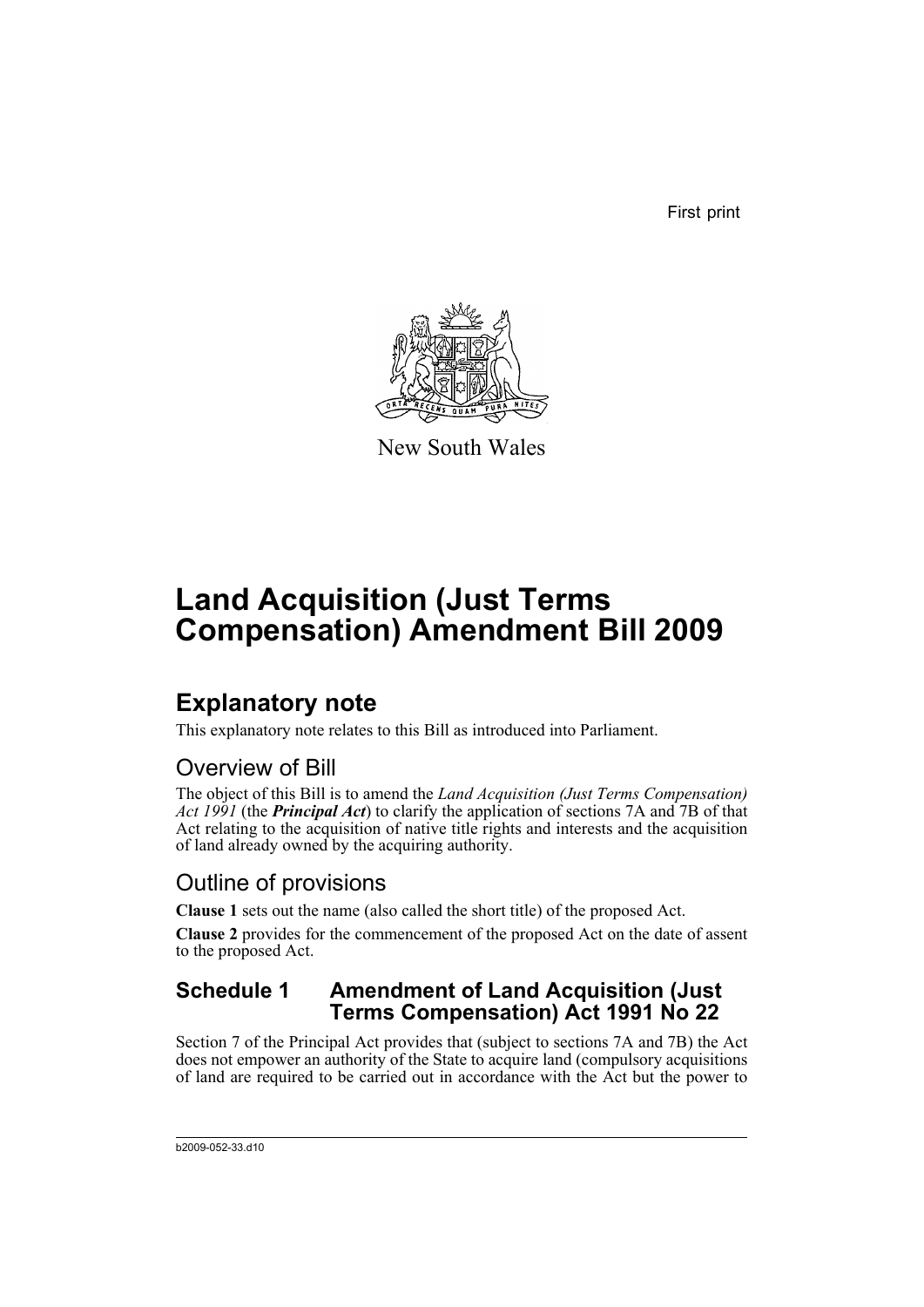Explanatory note

acquire land is ordinarily conferred by the Act that establishes or regulates that authority of the State). Section 7A of the Principal Act provides that an authority of the State that is authorised by law to acquire land by compulsory process under the Principal Act may acquire native title rights and interests in the land in the same way other interests may be acquired. Section 7B of the Principal Act provides that an authority of the State that is authorised by law to acquire land by compulsory process in accordance with the Principal Act may so acquire land even if the land is vested in the authority itself. Both sections were inserted into the Principal Act by the *Native Title (New South Wales) Act 1994*.

In the course of allowing an appeal against a decision of the Court of Appeal of the NSW Supreme Court in relation to the validity of the compulsory acquisition of land for the proposed Parramatta Civic Place project by the Parramatta City Council (*R & R Fazzolari Pty Ltd v Parramatta City Council; Mac's Pty Ltd v Parramatta City Council* [2009] HCA 12), the High Court interpreted the power conferred by section 7B as a power to acquire land under the Principal Act and not as a power exercised under the authority of the provisions of the *Local Government Act 1993*. A power to acquire land under the *Local Government Act 1993* may be exercised only for the purpose of the exercise of the council's functions and subject to other rights and restrictions (such as the need to obtain the approval of the Minister). By analogy, the power to acquire native title rights and interests under section 7A may also be characterised as a power conferred by the Principal Act, and not as a power exercised under the authority of another law, and therefore may not be subject to the restrictions and conditions contained in the *Local Government Act 1993* and other compulsory acquisition legislation. This was not the original intention of sections 7A and 7B since it is a necessary precondition to the extinguishment of native title rights and interests by compulsory acquisition that the law does not discriminate between the compulsory acquisition of native title rights and interests and other rights and interests in land (section 24MD of the *Native Title Act 1993* of the Commonwealth).

**Schedule 1 [1]** substitutes section 7 of the Principal Act. The substituted section declares that an acquisition of land by compulsory process to which section 7A or 7B applies by an authority of the State that has power under another Act to acquire land by compulsory process is made under and subject to that other Act. Accordingly, the acquisition is limited to the purposes for which land may be acquired by compulsory process under that other Act and other relevant rights and obligations in that other Act will continue to apply to the authority. In the case of the acquisition of land by councils, the applicable provisions are found in sections 186 to 190 of the *Local Government Act 1993* (those provisions will now extend to compulsory acquisitions of native title rights and interests and of roads and other land vested in the council).

**Schedule 1 [2]** amends section 7A of the Principal Act to refer to an acquisition of native title rights and interests "in accordance with" the Principal Act instead of such an acquisition "under" the Principal Act.

**Schedule 1 [3]** enables regulations of a savings or transitional nature to be made consequent on the enactment of the proposed Act.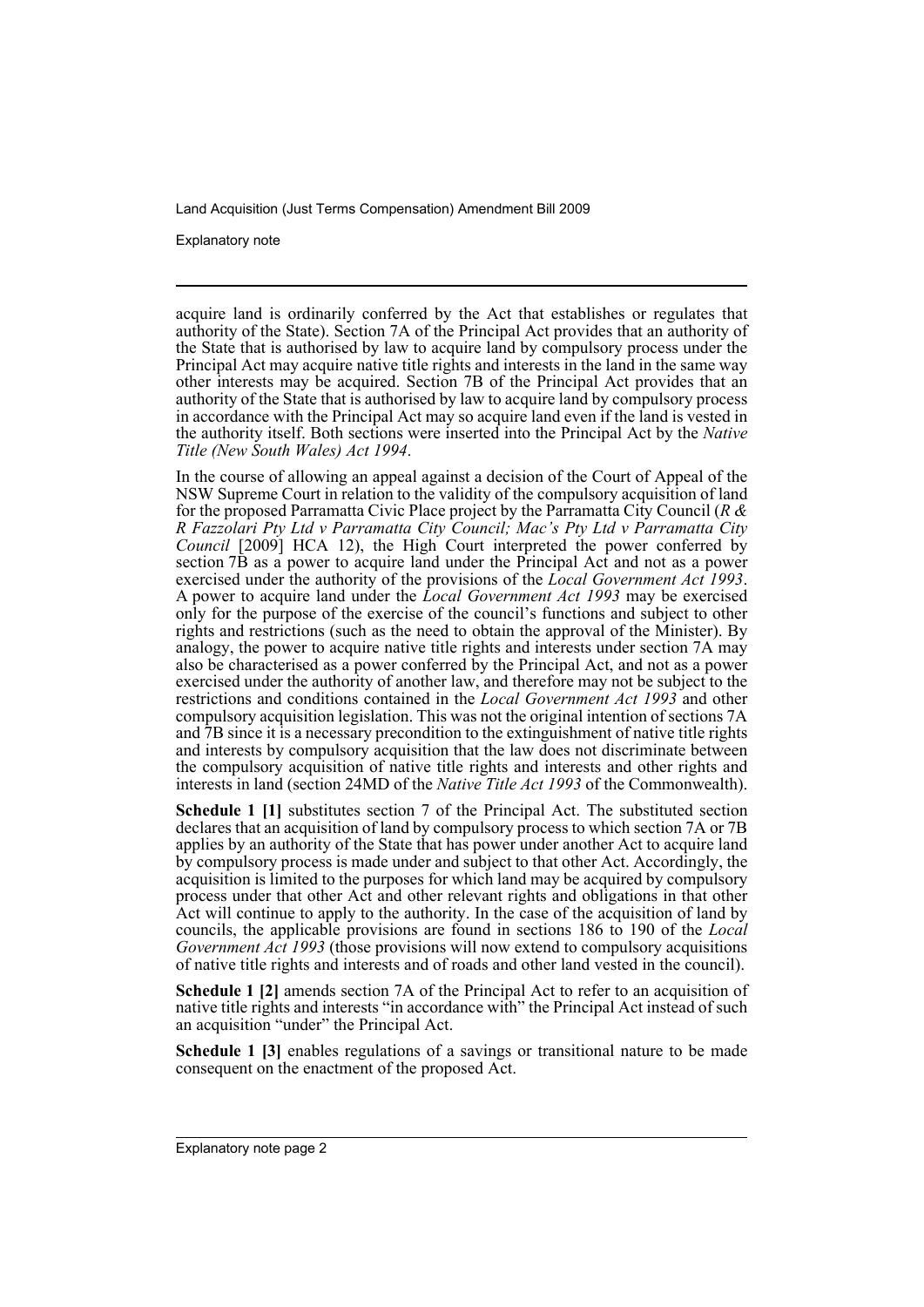Explanatory note

**Schedule 1 [4]** extends the proposed amendments to acquisitions and proposed acquisitions before the commencement of the proposed Act. However, existing court determinations (such as the High Court decision in the Parramatta Civic Place case to invalidate the council's compulsory acquisition of certain properties) are not affected. In particular, the clause seeks to ensure that any land with native title rights and interests that may have been acquired before the amendments are made (but are not authorised by the amendments) will not extinguish or otherwise affect those native title rights and interests.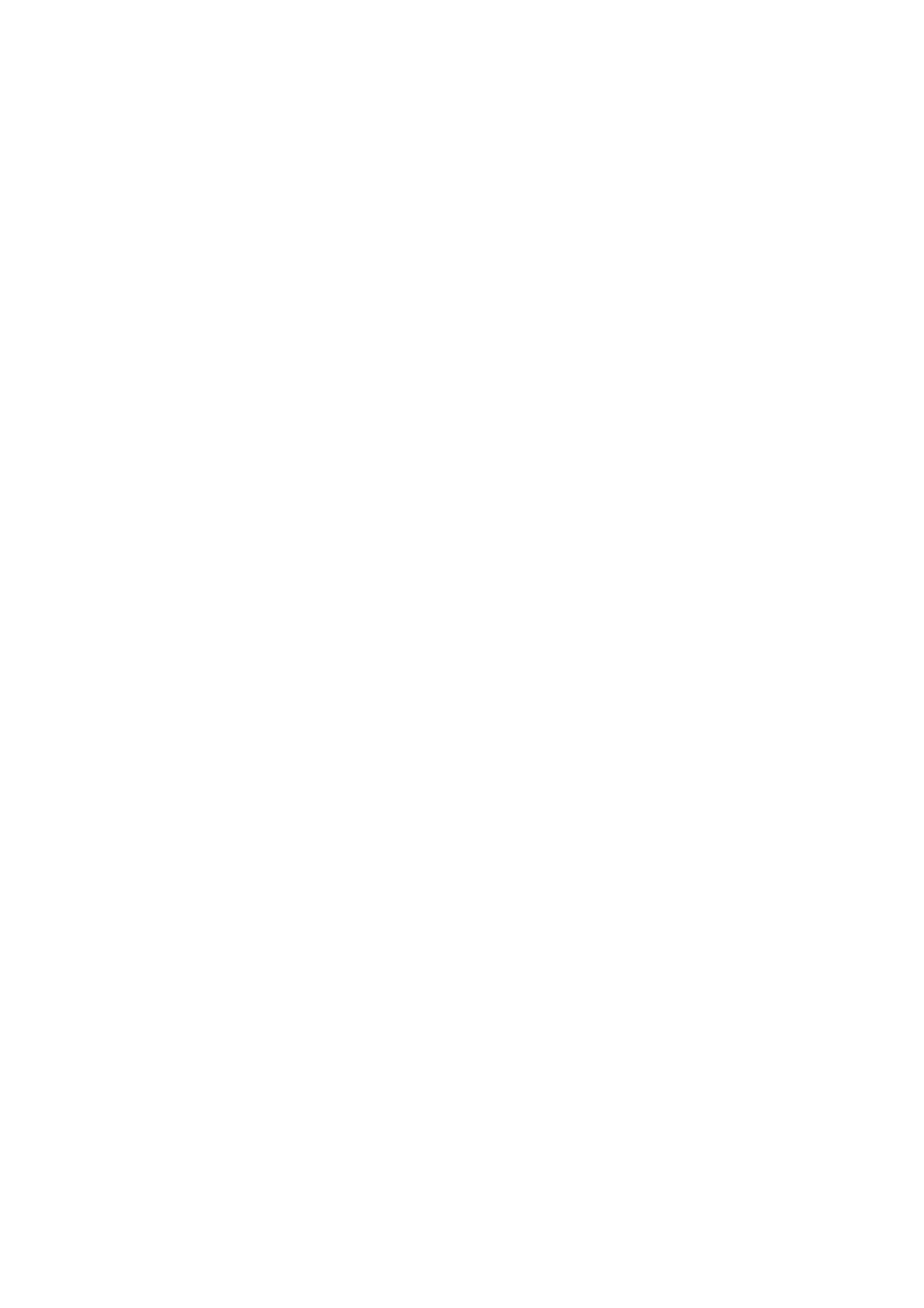First print



New South Wales

## **Land Acquisition (Just Terms Compensation) Amendment Bill 2009**

### **Contents**

|            |                                                                           | Page |
|------------|---------------------------------------------------------------------------|------|
|            | Name of Act                                                               |      |
|            | 2 Commencement                                                            |      |
| Schedule 1 | Amendment of Land Acquisition (Just Terms<br>Compensation) Act 1991 No 22 |      |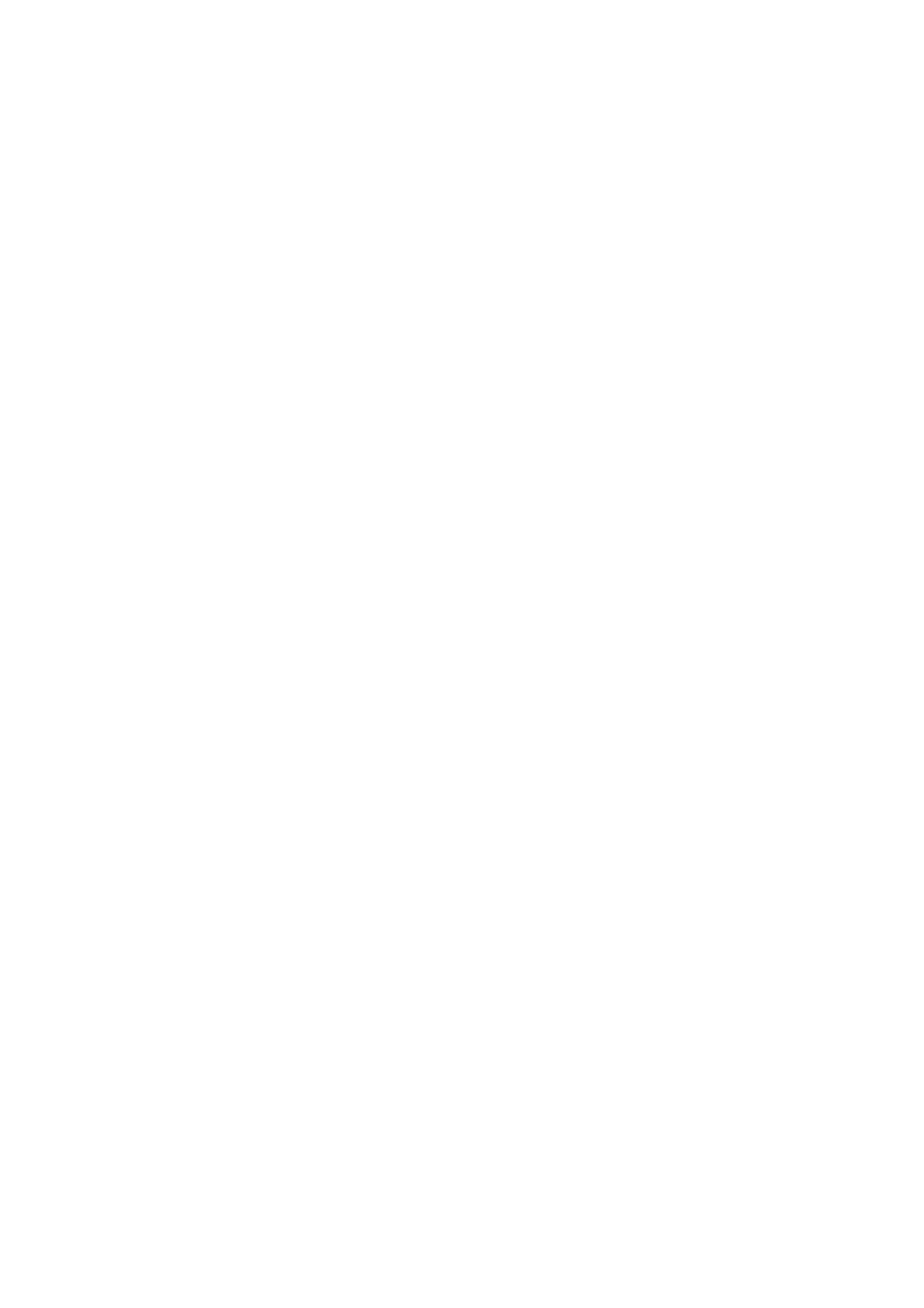

New South Wales

## **Land Acquisition (Just Terms Compensation) Amendment Bill 2009**

No , 2009

#### **A Bill for**

An Act to amend the *Land Acquisition (Just Terms Compensation) Act 1991* with respect to the authorisation of the compulsory acquisition of land; and for other purposes.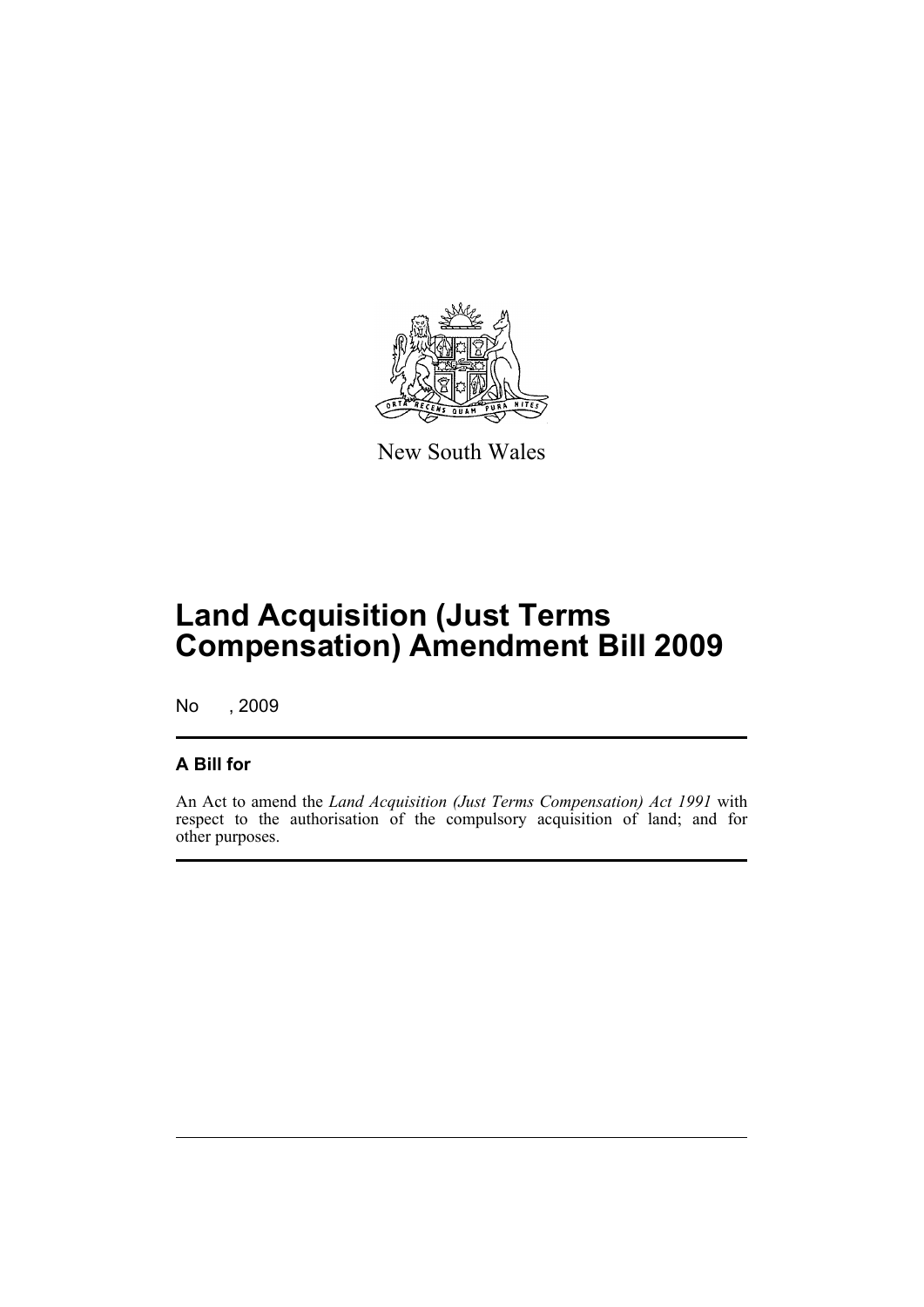<span id="page-7-1"></span><span id="page-7-0"></span>

|                  | The Legislature of New South Wales enacts:                                              |        |  |
|------------------|-----------------------------------------------------------------------------------------|--------|--|
| Name of Act<br>1 |                                                                                         |        |  |
|                  | This Act is the <i>Land Acquisition (Just Terms Compensation)</i><br>Amendment Act 2009 | 3<br>4 |  |
|                  | Commencement                                                                            | 5      |  |
|                  | This Act commences on the date of assent to this Act.                                   |        |  |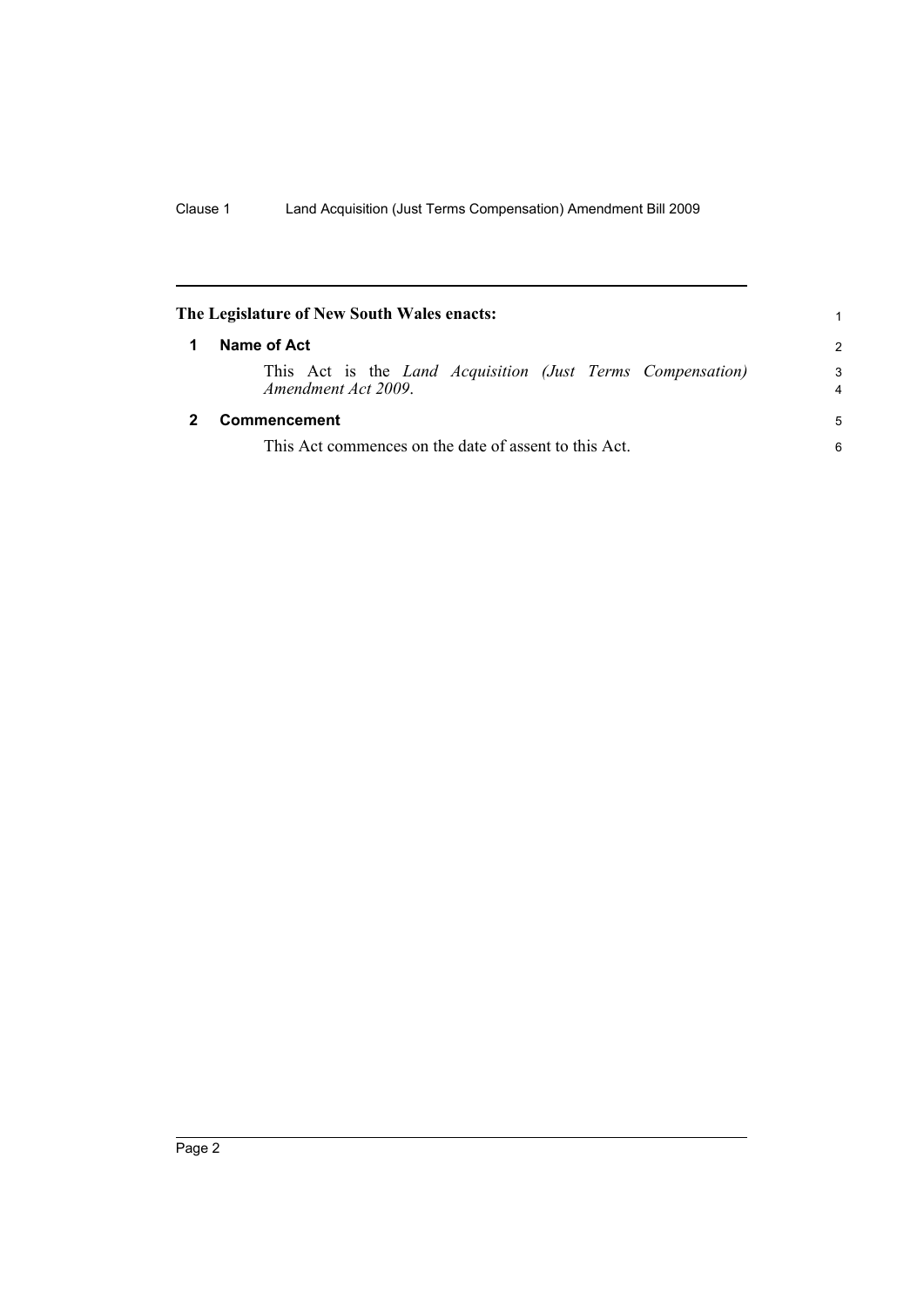Amendment of Land Acquisition (Just Terms Compensation) Act 1991 No 22 Schedule 1

<span id="page-8-0"></span>

|       | <b>Schedule 1</b>    |                                   | <b>Amendment of Land Acquisition (Just</b><br><b>Terms Compensation) Act 1991 No 22</b>                                                                                                                                                                                                               | $\mathbf{1}$<br>$\overline{2}$         |  |
|-------|----------------------|-----------------------------------|-------------------------------------------------------------------------------------------------------------------------------------------------------------------------------------------------------------------------------------------------------------------------------------------------------|----------------------------------------|--|
| [1]   |                      | <b>Section 7</b>                  |                                                                                                                                                                                                                                                                                                       | 3                                      |  |
|       |                      | Omit the section. Insert instead: |                                                                                                                                                                                                                                                                                                       |                                        |  |
|       | 7                    |                                   | Act not to empower authority to acquire land                                                                                                                                                                                                                                                          | 5                                      |  |
|       |                      | (1)                               | This Act does not empower an authority of the State to acquire<br>land if it does not have the power (apart from this Act) to acquire<br>the land.                                                                                                                                                    | 6<br>$\overline{7}$<br>8               |  |
|       |                      | (2)                               | The power of an authority of the State to acquire land under<br>another Act is affected by sections 7A and 7B of this Act. Any<br>such acquisition to which section 7A or 7B applies remains, for<br>all purposes, an acquisition of land under and subject to that other<br>Act.                     | 9<br>10 <sup>°</sup><br>11<br>12<br>13 |  |
| [2]   |                      |                                   | Section 7A Authority empowered to acquire native title                                                                                                                                                                                                                                                | 14                                     |  |
|       |                      |                                   | Omit "by compulsory process under this Act" from section 7A (1).                                                                                                                                                                                                                                      | 15                                     |  |
|       |                      |                                   | Insert instead "by compulsory process in accordance with this Act".                                                                                                                                                                                                                                   | 16                                     |  |
| $[3]$ |                      |                                   | Schedule 3 Savings, transitional and other provisions                                                                                                                                                                                                                                                 | 17                                     |  |
|       |                      |                                   | Insert at the end of clause $1(1)$ :                                                                                                                                                                                                                                                                  | 18                                     |  |
|       |                      |                                   | Land Acquisition (Just Terms Compensation) Amendment<br>Act 2009                                                                                                                                                                                                                                      | 19<br>20                               |  |
| [4]   | Schedule 3, Part 3   |                                   | 21                                                                                                                                                                                                                                                                                                    |                                        |  |
|       | Insert after Part 2: |                                   |                                                                                                                                                                                                                                                                                                       |                                        |  |
|       | Part 3               |                                   | Provisions consequent on enactment of                                                                                                                                                                                                                                                                 | 23                                     |  |
|       |                      |                                   | <b>Land Acquisition (Just Terms</b>                                                                                                                                                                                                                                                                   | 24                                     |  |
|       |                      |                                   | <b>Compensation) Amendment Act 2009</b>                                                                                                                                                                                                                                                               | 25                                     |  |
|       | 4                    |                                   | Acquisitions before enactment of 2009 amending Act                                                                                                                                                                                                                                                    | 26                                     |  |
|       |                      | (1)                               | In this clause, the 2009 amending Act means the Land<br>Acquisition (Just Terms Compensation) Amendment Act 2009.                                                                                                                                                                                     | 27<br>28                               |  |
|       |                      | (2)                               | Section 7 of this Act (as substituted by the 2009 amending Act)<br>extends to an acquisition of land by compulsory process before<br>the commencement of the 2009 amending Act (including a<br>proposed acquisition commenced but not completed before the<br>commencement of the 2009 amending Act). | 29<br>30<br>31<br>32<br>33             |  |
|       |                      |                                   |                                                                                                                                                                                                                                                                                                       |                                        |  |